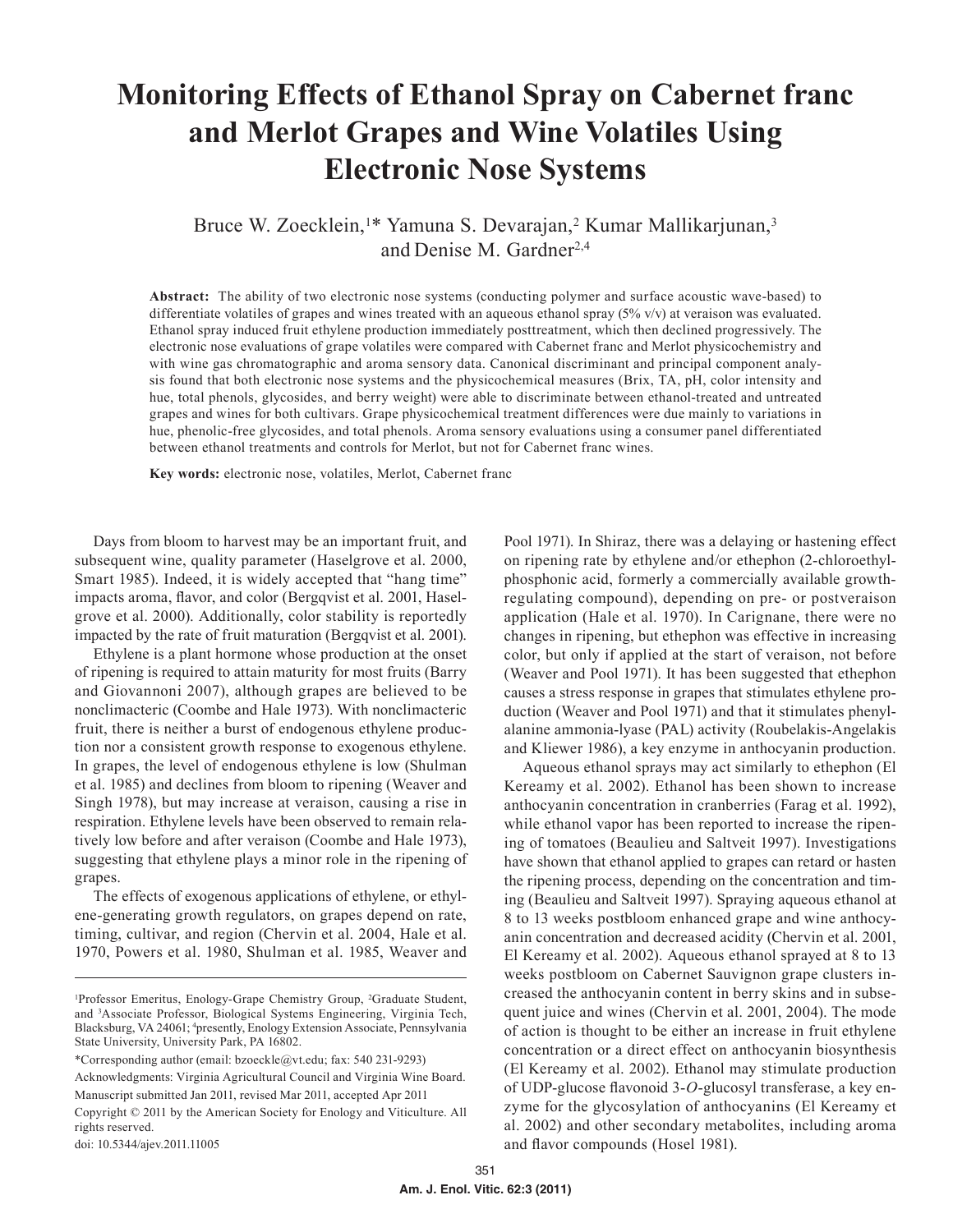A major challenge for the grape and wine industry is to replace time-consuming laboratory analyses with new applications that are fast, precise, and accurate. For example, the analysis of grape and wine volatiles currently represents a significant limitation. Conventional analyses are mostly conducted using gas chromatographic (GC), GC-mass spectrometry (GC-MS), and GC olfactory (GC/O) methods and involve expensive equipment, methods development, and time- and labor-intensive steps, including sample preparation.

Electronic nose (ENose) technology represents a possible alternative to volatile measurement, at least in some applications. These units are multisensor arrays designed to detect volatile compounds. Each sensor type has a greater or lesser affinity for a particular chemical class or group of compounds. The adsorption of volatiles on the sensor surface causes a physical or chemical change in the sensor, allowing a specific pattern or "smellprint" of the volatiles (Mallikarjunan 2005). Using chemometric techniques and multivariate statistical analysis, it is possible to distinguish among groups of samples and, depending on the type of ENose, identify individual sample components. ENose systems are so-named because their methods of operation are analogous to the way the human sense of smell operates, where multiple nerve cells in the olfactory epithelium provide responses so the brain can identify and characterize aromas. ENoses are classified based on sensor type, including conducting polymer (CP) and surface acoustic wave (SAW) systems.

Conducting polymer units consist of an array of polymer sensors which, upon exposure to chemical vapor, expand, causing a change in electrical resistance. Each sensor is comprised of a different conductive material such as polypyrrole, polythiophene, polyaniline, polyacetylene, and polyindole, with a range of properties to allow discrimination among different types of volatiles, although cross-selectivity can occur (Mallikarjunan 2005, Pinheiro et al. 2002). Sensor responses are stored as smellprints and compared with the present readings during identification (Cyrano Sciences Inc., manufacturer guidelines, 2000). Primary problems reported with the use of conducting polymer sensors for wines are the influence of ethanol (Ragazzo-Sanchez et al. 2006) and water vapor. However, several studies used an ethanol baseline with a conducting polymer ENose system to minimize the interference of ethanol with sensor readings and base discrimination primarily on wine aroma and flavor volatiles (Devarajan et al. 2011, Gardner et al. 2011, Santos et al. 2004).

Surface acoustic wave ENose systems perform like a fastacting GC, using a single uncoated sensor to analyze volatiles quantitatively. Samples are drawn into a trap, the trap is heated to vaporize the sample, and the vapor is passed through a column, where the volatile is identified and quantified (Electronic Sensor Technology, operation manual, 2001). Generally, the sensitivity of various ENose systems varies according to sensor and polymer type. Sensitivity is reported to be in the  $\mu$ g/L to ng/L range (Mallikarjunan 2005).

This study evaluated the effect of aqueous ethanol sprays at veraison on Merlot and Cabernet franc grapes and subsequent wines. Conducting polymer and surface acoustic wavebased electronic nose systems were used to monitor grape and wine volatiles.

#### **Materials and Methods**

**Field design.** The study used Cabernet franc and Merlot (*Vitis vinifera* L.) grapes, grown on a Ballerina training system in central Virginia during the 2008 growing season. Heat summation for the site was 1154.4°C, average monthly rainfall from April through October was 81 mm, and mean relative humidity in September was 75%.

Clone 4 Cabernet franc was planted in 2003 on 101-14 rootstock, with grapevine canopy sides facing east/west  $(\pm 5^{\circ})$ in a 4040 m2 plot. Vines were spaced 2.13 x 3.05 m apart. Fruit from the Cabernet franc canopy sides was monitored separately, with Cabernet franc-1 designated as the east side and Cabernet franc-2 as the west side of the canopy. Clone FPS 3 Merlot vines, grafted on 3309C rootstock, were planted in 1998 in a 20,274.76 m2 plot with 2.13 x 3.05 m spacing. Merlot fruit was not segregated based on canopy side. Both the Cabernet franc and Merlot vineyards were dry-farmed and hedged twice to 15 nodes per shoot.

Ethanol treatment at veraison was carried out on 12 randomly selected Cabernet franc vines from each canopy side and 12 Merlot vines; 12 nonadjacent vines were selected as controls. Treatments consisted of control (water) and aqueous ethanol (5% v/v) spray. Ethyl alcohol (USP 190 proof/95%, AAPER Alcohol & Chemical Co., Shelbyville, KY) was diluted with water and sprayed on each cluster of each treated vine to full coverage. Treatments were applied using a hand-held 3.79 L low-density polyethylene sprayer at a rate of 2 liters per vine, between 0800 and 1000 hr. Fruit sampling was conducted at weeks 14, 15, and 17 postbloom for Cabernet franc, and weeks 12, 13, and 16 postbloom for Merlot.

Cluster ethylene concentrations were determined by extraction of internal atmospheres from control and treated fruit, in triplicate, carried out 1, 3, 6, and 24 hr postspray application. Immediately before analysis, clusters were harvested, adjusted to room temperature, washed with distilled water, weighed, and placed within a funnel, which was inverted and fitted with a 6.3 mm serum cap. The funnel, containing the grape cluster, was completely submerged in a NaCl solution (0.36 g/L granulated food grade salt in distilled water) inside a cylindrical pressure vessel (30.5 x 15.2 cm) as described elsewhere (Maxie et al. 1965, Coombe and Hale 1973). A partial vacuum (686 mm Hg) was applied for 5 min. The internal gases extracted from the fruit and collected from the top of the inverted funnel were sampled with a Hamilton (Reno, NV) Gastight model 1001 syringe for triplicate GC analysis of ethylene. Samples (0.1 mL) were injected directly into a Varian gas chromatograph (model 3740, Palo Alto, CA) (10-2 electron capture detector with positive output and an ion detector mode). Nitrogen gas flow rate was 30 mL/min, hydrogen was 30 mL/min, air was 300 mL/min, and a Supelco (Bellefonte, PA) 1% SP-1000 on 60/80 Carbopack B packed column was used. Injection temperature was 150°C, and column temperature 100°C.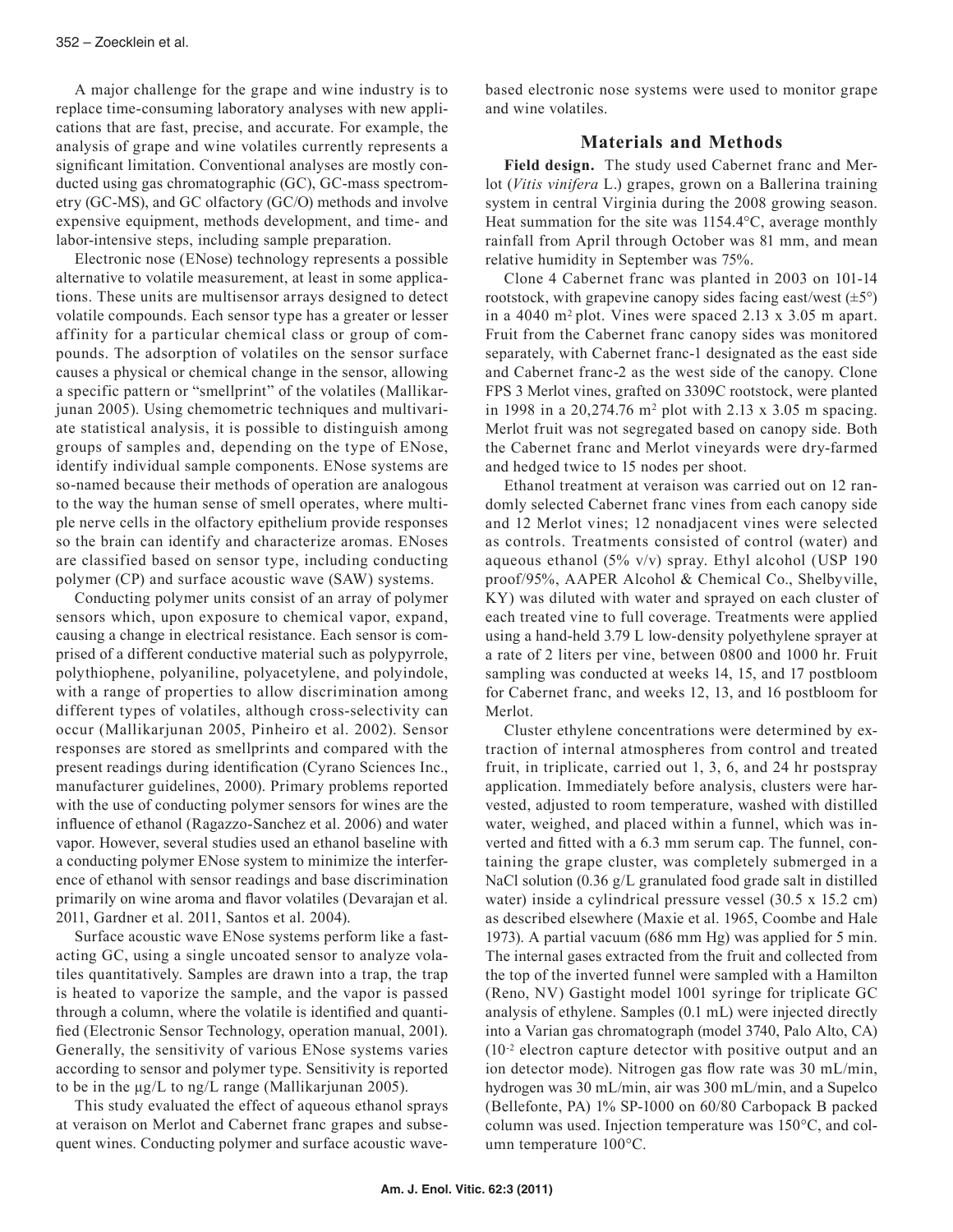Relative humidity was determined by digital hygrometer (Traceable, model 4187; Control Company, Friendswood, TX), and temperature by using an infrared thermometer (model 42529; Extech Instruments, Waltham, MA) within the vine canopy of control and ethanol-treated vines between 0800 and 1000 hr. At harvest, yield components were determined, including shoots per meter, clusters per shoot, clusters per vine, cluster weight, berry weight, berry numbers, and fruit weight per vine. Approximately 57 kg of Merlot fruit and 57 kg from each Cabernet franc canopy side were used for wine production.

**Fruit and wine chemistry.** Fifty berries per vine were randomly selected, weighed and crushed in 30.97 cm<sup>3</sup> (15.24) x 20.32 x 0.10 cm) plastic sampling bags (Minigrip, Seguin, TX). Juice was filtered through 0.45 µm syringe filters (Whatman, Clifton, NJ). Skins and juice were frozen at -20°C for total glycosyl-glucose (TGG) and phenol-free glycosyl glucose (PFGG) analysis. Brix, pH, and titratable acidity (TA) were analyzed, and color intensity  $(A_{420}+A_{520})$ , hue  $(A_{420}/A_{520})$ , and total phenols  $(A_{280})$  were determined using a Genesys spectrophotometer (Spectronic, Leeds, UK), each as described previously (Zoecklein et al. 1999). Degrees Brix was measured by refractometer (model 10430; AO Scientific Instruments, Southbridge, MA).

The analyses of TGG and PFGG were performed as described (Williams et al. 1995) and modified (Zoecklein et al. 2000). l-Malic acid and yeast assimilable nitrogen (YAN) were determined enzymatically (R-Biopharm AG, Darmstadt, Germany, and Megazyme, Bray, Ireland, respectively), wine alcohol content by Fourier transform infrared (Foss WineScan FT 120, Eden Prairie, MN), and residual sugar concentration was estimated by Clinitest (Bayer, Pittsburgh, PA).

Wine samples for GC-MS analysis were prepared using a 4 mL sample with NaCl (1.0 g) in 10 mL clear glass vials sealed with septa (MicroLiter Analytical Supplies, Suwanee, GA), as published elsewhere (Whiton and Zoecklein 2000). Vials were preincubated for 30 sec at 30°C with agitation at 250 rpm. A CAR/DVB/PDMS grey SPME fiber (Supelco, Sigma-Aldrich, St. Louis, MO) was used to penetrate vials to a 32 mm depth into the headspace and was equilibrated for 30 min. A GC-MS system (model 6890N; Network GC System, 5975B inert MSD; Agilent Technologies, Santa Clara, CA) was used, with injector temperature at 250°C, DB-Wax column (30 m x 0.25 mm), and helium carrier gas with a flow rate of 1 mL/min. Oven temperature was  $40^{\circ}$ C with a ramp rate of  $6^{\circ}$ C/min to 230°C. Thirty-two compounds were manually integrated and quantified using standard solutions.

**Processing and fermentation.** Cabernet franc and Merlot grapes were crushed and destemmed using a Wottle (Anton, Poysdorf, Austria) destemmer-crusher to  $\sim$ 50% berry breakage, estimated visually. Berries were distributed into three open-top 60 L Nalgene fermenting bins of equal height and volume for each variety and treatment. Each bin was treated with 250 mg/L Velcorin (dimethyl-dicarbonate; Scott Laboratories, Petaluma, CA), followed by addition of 25 mg/L potassium metabisulfite. Grapes were cold soaked for six days at 7°C, with daily punching of must caps.

Juice analysis was performed on day six of cold soak. Titratable acidity adjustments were made using tartaric acid, and YAN adjustments (12 g/100 L) using FermAid K (Lallemand, Blagnac Cedex, France). Go-Ferm (Lallemand) yeast nutrient was prepared according to manufacturer's recommendations and added during yeast rehydration. *Saccharomyces cerevisiae* ICV-D254 (Lallemand) yeast (24 g/100 L) was hydrated according to the manufacturer's recommendation and inoculated after cold soak. Caps were punched three times daily. Fermentation was monitored by hydrometry and carried out at  $23 \pm 2$ °C (liquid temperature) until dryness (<1% residual sugar). Following fermentation, wines were dejuiced and pressed using a Willmes bladder press (model 100; Bensheim, Germany) to 0.5 bar. Free-run and press-run fractions were combined in sanitized glass carboys. Wine was kept at 7°C for 24 hr, then racked into carbon dioxide-filled 3.80 L glass bottles, and stored at 12°C.

**Electronic nose analysis.** Two ENose systems were used: conducting polymer-based (CP) Cyranose 320 (Smiths Detection, Pasadena, CA) and surface acoustic wave-based (SAW) ZNose 7300 (Electronic Sensor Technology, Newbury Park, CA). The CP ENose optimization method for fruit (Athamneh et al. 2008) evaluated the impact of field variables, such as heat and humidity, in our climatic region. The wine optimization method for CP ENose was that of Gardner (2009). Optimizations involved evaluations of sample temperature, incubation time, pump speed, purge, and individual sensor response. Canonical projection plots showed no separations between replications, indicating minimum sensor drift. Optimum sample temperature was determined to be 30°C. Ethanol standard solutions (three standards per treatment) were used to create an ethanol baseline to evaluate the impact on polymer sensor response and to minimize effects of differences in alcohol concentrations among wine samples while using the ENose. Concentrations for ethanol standards were based on the alcohol concentration of each wine treatment. For the SAW ENose, the default DB-5 system settings were used, except for the sensor temperature  $(30^{\circ}C)$ . The system was calibrated using C6 to C14 alkane standards each day.

For field analysis, five ethanol-sprayed clusters per vine were randomly selected. Clusters were bagged with an HDPE bag (Interplast, Livingston, NJ) and equilibrated for 45 min, followed by CP ENose evaluation of headspace volatiles. Fruit temperature, ambient temperature, and relative humidity were measured.

For laboratory analysis, five replicates of 20 mL juice or wine samples were placed in 40 mL GC clear glass vials sealed with Teflon/silicone 3 mm septa (MicroLiter Analytical Supplies, Suwanee, GA). ENose analysis of the samples occurred after equilibrating in a water bath at 30°C for 20 min. Wines were analyzed twice, once immediately postfermentation and again 6 months postfermentation.

**Sensory analysis.** A triangle difference test was conducted on wine aroma under standard conditions 6 months postfermentation, as described (Meilgaard et al. 2007), comparing control and ethanol treatments. Wines were prescreened for sulfurlike off odors. All wines were identified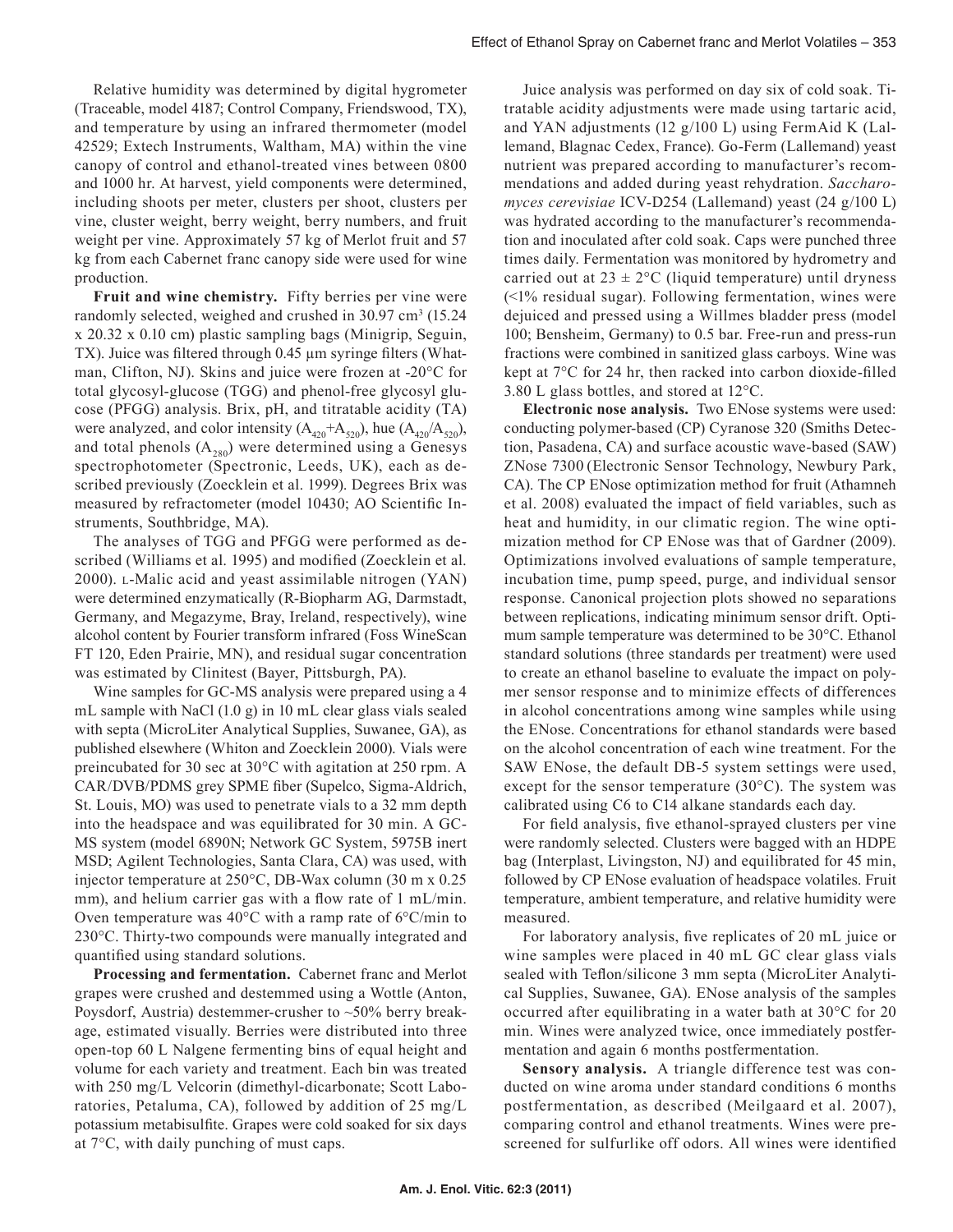with a randomized three-digit code. Standard ISO glasses were filled with 20 mL wine and covered with petri dishes. Wines were presented to the panelists at  $19 \pm 1.0$ °C under red light in separate booths in a controlled environment. Thirtytwo panelists aged 21 to 27 years, with a gender ratio of 1:1, were chosen (α = 0.05, β = 0.30, ρd = 40%, 16 correct responses for significant difference), with a prerequisite of wine consumption at least once a week. Written instructions were provided and each panelist received two 20-min training sessions outlining the procedures. Each panel member smelled two sets of samples at different time periods.

**Statistical analysis.** The physicochemistry, CP, and SAW ENose data from grapes and wines were analyzed and compared using univariate (one-way analysis of variance, ANOVA), least significant difference (LSD), multivariate (canonical discriminate analysis, CDA) and principal component analysis (PCA) statistical methods using JMP software, version 7 (SAS Institute, Cary, NC). The SAW ENose data was analyzed using the GC chromatographic approach as described (Lammertyn et al. 2004). For the sensory data, the number of correct responses was counted.

#### **Results and Discussion**

Internal ethylene concentrations illustrated the impact of aqueous ethanol on ethylene production. Cabernet franc-1 (canopy east side) fruit demonstrated a pattern typical of this study. One-hour postspray, treated fruit had a mean ethylene concentration of 70 ppb, compared to 10 ppb in control fruit. Three hours postspray, treated fruit averaged 50 ppb, while controls remained at 10 ppb. There were no differences between treatment and control Cabernet franc-1 fruit at 6- and 24-hr postspray, a consistent pattern for both cultivars.

Components of yield at harvest (shoots per meter, clusters per shoot, clusters per vine, cluster weight, berry weight, berry numbers, and fruit weight per vine) did not differ among control and ethanol treatment for either grape variety (data not shown). Fruit weight per vine averaged 3.1 kg and 2.47 kg for Cabernet franc-1 and -2, respectively, and 5.27 kg for Merlot.

Physicochemical (Brix, berry weight, pH, titratable acidity, color, total phenols, and total and phenol-free glycosides) differences between treatments for both varieties were determined (Table 1). Berry weights were not affected by treatment, consistent with results elsewhere (Chervin et al. 2001). Hue was the only Cabernet franc grape index that demonstrated a



**Figure 1** Canonical distribution of physicochemical analyses of ethanol treatment and control juice sampled at weeks (**A**) 14, (**B**) 15, and (**C**) 17 postbloom for Cabernet franc-1 (east-facing canopy side), and weeks (**D**) 14, (**E**) 15, and (**F**) 17 postbloom for Cabernet franc-2 (west-facing side). Significant differences at  $\alpha$  = 0.05 level indicated by nonintersecting circles.

| and 16 postbloom).                     |                         |         |             |                         |         |         |               |         |         |
|----------------------------------------|-------------------------|---------|-------------|-------------------------|---------|---------|---------------|---------|---------|
| Physicochemical<br>indices             | <b>Cabernet franc-1</b> |         |             | <b>Cabernet franc-2</b> |         |         | <b>Merlot</b> |         |         |
|                                        | Week 14                 | Week 15 | Week 17     | Week 14                 | Week 15 | Week 17 | Week 12       | Week 13 | Week 16 |
| <b>Brix</b>                            | 0.79                    | 0.81    | 0.22        | 0.97                    | 0.69    | 0.27    | 0.72          | 0.86    | 0.19    |
| Berry wt (g)                           | 0.24                    | 0.31    | 0.94        | 0.71                    | 0.10    | 0.08    | 0.71          | 0.95    | 0.63    |
| рH                                     | 0.96                    | 0.62    | $0.00^{*a}$ | 0.82                    | 0.61    | $0.01*$ | 0.80          | 0.93    | 0.44    |
| Titratable acidity (g/L)               | 0.20                    | 0.14    | 0.12        | 0.26                    | 0.48    | 0.41    | 0.27          | 0.78    | 0.70    |
| Color intensity<br>$(A_{420}+A_{520})$ | $0.05*$                 | 0.15    | 0.38        | $0.05*$                 | 0.15    | 0.11    | 0.66          | 0.79    | $0.05*$ |
| Hue $(A_{420}/A_{520})$                | 0.67                    | $0.00*$ | $0.03*$     | $0.04*$                 | $0.00*$ | $0.01*$ | 0.88          | 0.77    | 0.28    |
| Total phenols $(A_{280})$              | $0.00*$                 | 0.08    | 0.71        | $0.03*$                 | $0.04*$ | 0.34    | 0.07          | 0.21    | $0.01*$ |
| PFGG (µM)                              | ndb                     | nd      | 0.34        | nd                      | nd      | $0.00*$ | nd            | nd      | $0.03*$ |
| $TGG$ ( $\mu$ <i>M</i> )               | nd                      | nd      | 0.09        | nd                      | nd      | 0.85    | nd            | nd      | 0.94    |

**Table 1** p Values comparing physicochemical indices between ethanol treatment and control fruit, for three sampling periods for Cabernet franc-1 (east side of canopy), Cabernet franc-2 (west side) (weeks 14, 15, and 17 postbloom), and Merlot (weeks 12, 13,

aAsterisk indicates significant difference ( $p < 0.05$ ).

**bnd indicates that no data points are available for those samples.**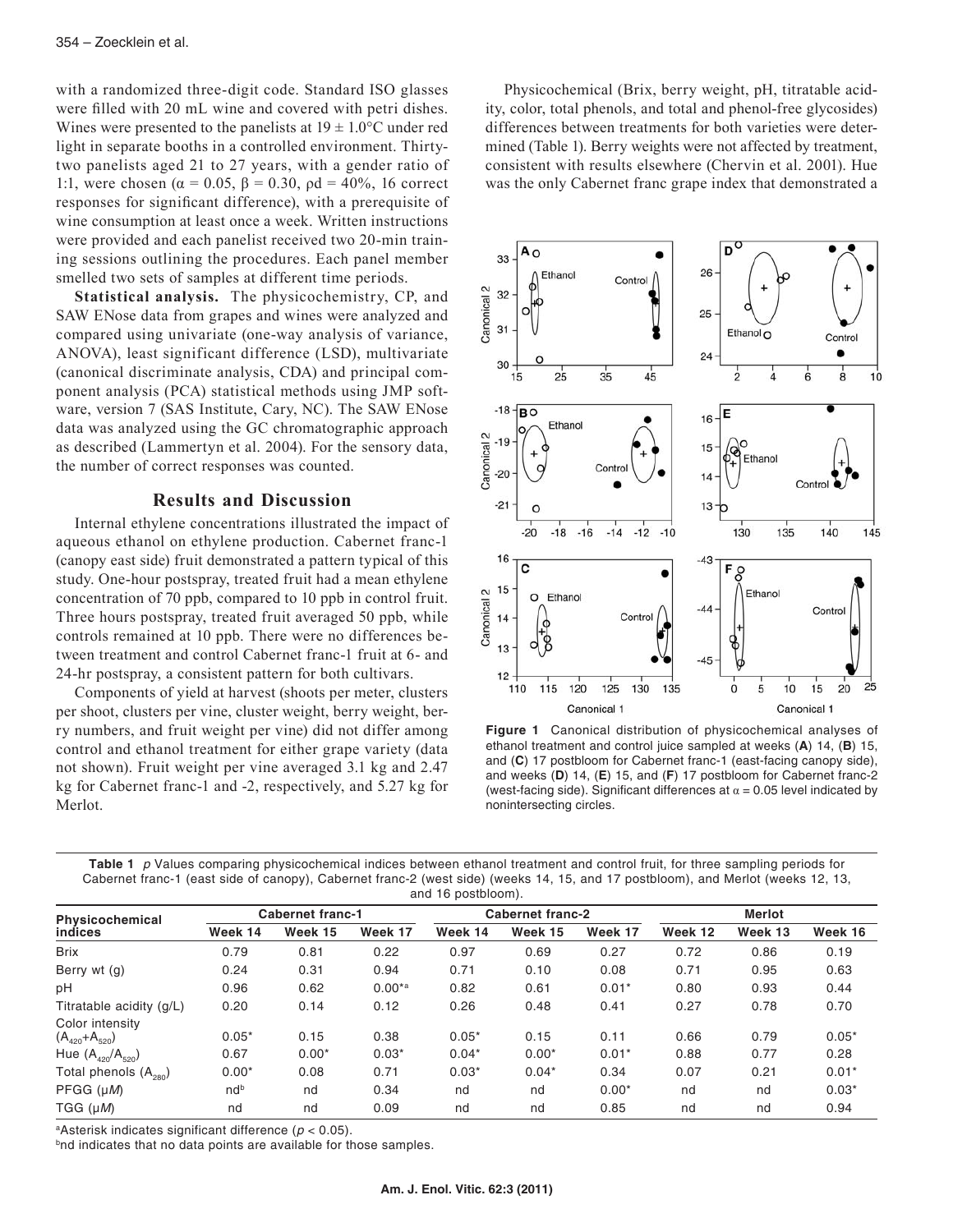consistent pattern between ethanol-treated and control samples (five out of six sampling dates). Fruit pH values for both Cabernet franc plots demonstrated a treatment effect on the last sampling date. Color intensity differences have been reported as a result of ethanol treatment (El Kereamy et al. 2002). Treated Cabernet franc fruit did not consistently have higher color intensities. At harvest, Merlot ethanol-treated grapes did show a significant difference in color intensity. Phenol-free glycosides, which are, in part, aroma and flavor precursors, illustrated treatment differences for Merlot and for Cabernet franc-2 grapes at harvest.

Canonical discriminant analysis (CDA) of the seven physicochemistry indices (plus PFGG and TGG for the final harvest) explained 100% of the variation on all sampling dates, for Cabernet franc (Figure 1) and Merlot (Figure 2). The CDA plots represent the multivariate mean of the data points, with circles indicating the 95% confidence limit for the mean. Nonintersecting circles indicate significant differences. The CDA scores that validated the grouping of the classes indicated that all replicates of each treatment were identified correctly (data not shown).

A

 $\circ$ 

 $-15$ 

Ethanol Control Canonical<sub>2</sub>  $-16$  $-17$  $\circ$  $-18$  $-460$  $-455$  $-450$ в  $\bullet$ 35 Ethanol Control Canonical 2 34  $\Omega$ 4  $\circ$ О 33  $-750$  $-746$  $-742$  $-738$ C 69 Control Canonical 2 68 ф Ethanol 67 66  $-1920$  $-1900$  $-1880$  $-1860$ Canonical 1

**Figure 2** Canonical distribution of physicochemical analyses of control and ethanol treatment Merlot juice sampled at weeks (**A**) 12, (**B**) 13, and (C) 16 postbloom. Significant differences at  $\alpha$  = 0.05 level indicated by nonintersecting circles.

Both the CP and SAW ENose systems were able to explain 100% of the variation with one qualitative/quantitative measurement of clusters (CP) and juice (CP and SAW) for Cabernet franc berries (Figure 3) and Merlot juice (Figure 4). Results for Cabernet franc-2 (west canopy side) showed similar separation (data not shown). From the CP-based system results, #31 was the only sensor (identified by PCA vector plots) that did not help to explain the difference between control and ethanol treatments in both Cabernet franc and Merlot (data not shown).

Cabernet franc wine indices differed between treatment and control, with the exception of TGG and TA for both canopy sides and hue for Cabernet franc-2 (Table 2). Differences in wine alcohol and acidity for canopy sides reflect the differences noted in fruit maturity values. Those differences were also noted in the analysis of total phenols, color intensity, and phenol-free glycosides. Hue and total phenols were differentiated between treatments in Merlot wines (Table 2).

Canonical plots of Cabernet franc-1 (east canopy side) wines, using both CP and SAW ENose systems, demonstrated 100% difference between control and ethanol treatments (Figure 5A, B). These trends were the same for Cabernet franc-2 (data not shown). Merlot wines were also differentiated completely between control and ethanol treatments using both ENose systems (Figure 5C, D).



**Figure 3** Canonical distribution of analyses of control and ethanol treatment Cabernet franc-1 (east-facing canopy side) berries using conducting polymer-based ENose at weeks (**A**) 14, (**B**) 15, and (**C**) 17 postbloom, and surface acoustic wave-based ENose at weeks (**D**) 14, (**E**) 15, and (F) 17 postbloom. Significant differences at  $\alpha$  = 0.05 level indicated by nonintersecting circles.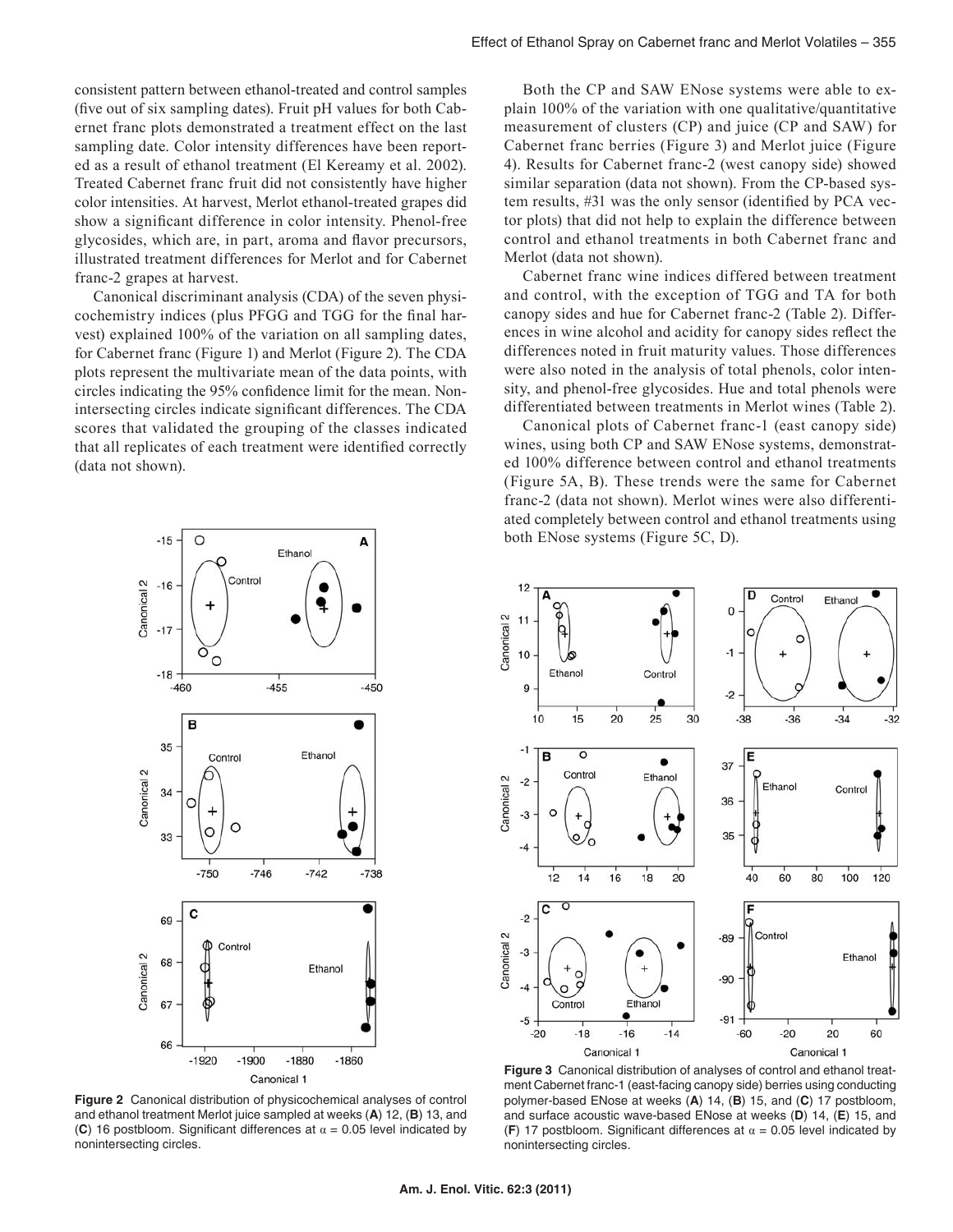| Cabernet franc-2 (west side), and Merlot wines. |                                                 |                            |                                             |                              |                         |                           |                                    |  |  |
|-------------------------------------------------|-------------------------------------------------|----------------------------|---------------------------------------------|------------------------------|-------------------------|---------------------------|------------------------------------|--|--|
| Varietal/treatment                              | <b>Color intensity</b><br>$(A_{420} + A_{520})$ | Hue<br>$(A_{420}/A_{520})$ | <b>Total phenols</b><br>(A <sub>280</sub> ) | <b>PFGG</b><br>(µ <i>M</i> ) | <b>TGG</b><br>$(\mu M)$ | <b>Alcohol</b><br>(% v/v) | <b>Titratable</b><br>acidity (g/L) |  |  |
| <b>Cabernet franc</b>                           |                                                 |                            |                                             |                              |                         |                           |                                    |  |  |
| Control-1                                       | $0.72 \pm 0.01b^a$                              | $0.47 \pm 0.01$            | $2.67 \pm 0.02b$                            | $28.18 \pm 3.71b$            | $1388 \pm 33a$          | $12.4 \pm 0.05b$          | $3.74 \pm 0.10a$                   |  |  |
| Ethanol-1                                       | $0.78 \pm 0.01a$                                | $0.50 \pm 0.01a$           | $2.87 \pm 0.02a$                            | $62.68 \pm 3.71a$            | $1498 \pm 33a$          | $13.0 \pm 0.07a$          | $3.49 \pm 0.10a$                   |  |  |
| Control-2                                       | $0.52 \pm 0.02b$                                | $0.56 \pm 0.01a$           | $2.45 \pm 0.03b$                            | $28.9 \pm 2.03b$             | $1323 \pm 38a$          | $12.5 \pm 0.09$           | $3.67 \pm 0.08a$                   |  |  |
| Ethanol-2                                       | $0.72 \pm 0.02a$                                | $0.57 \pm 0.01a$           | $3.02 \pm 0.03a$                            | $65.55 \pm 2.03a$            | $1373 \pm 38a$          | $13.2 \pm 0.07a$          | $3.56 \pm 0.08a$                   |  |  |
| <b>Merlot</b>                                   |                                                 |                            |                                             |                              |                         |                           |                                    |  |  |
| Control                                         | $1.31 \pm 0.02a$                                | $0.43 \pm 0.01b$           | $3.65 \pm 0.01b$                            | $89.99 \pm 4.62a$            | $1963 \pm 54a$          | $13.7 \pm 0.08a$          | $4.90 \pm 0.06a$                   |  |  |
| Ethanol                                         | $1.29 \pm 0.02a$                                | $0.47 \pm 0.01a$           | $3.81 \pm 0.01a$                            | $78.49 \pm 4.62a$            | $1883 \pm 54a$          | $13.8 \pm 0.10a$          | $4.86 \pm 0.06a$                   |  |  |

**Table 2** Pairwise comparisons of control and ethanol treatment chemistry indices of Cabernet franc-1 (east side of canopy),

aWithin a varietal and canopy side, cells in each column marked by different letters indicate 95% significant difference.



**Figure 4** Canonical distribution of analyses of control and ethanol treatment Merlot juice using conducting polymer-based ENose at weeks (**A**) 12, (**B**) 13, and (**C**) 16 postbloom, and surface acoustic wave-based ENose at weeks (**D**) 12, (**E**) 13, and (**F**) 16 postbloom. Significant differences at  $\alpha$  = 0.05 level indicated by nonintersecting circles.

The GC-MS wine analysis results, evaluated by ANOVA and pairwise comparison, showed the differences in volatile concentrations between ethanol treatment and control for both grape varietals (Table 3). In Cabernet franc-1 and -2, treatment and control wines showed differences in 26 of 31 volatiles quantified, perhaps consistent with the differences noted in fruit maturity and resultant alcohol concentration. Merlot wines demonstrated differences in 11 of 32 volatiles as a result of treatment, despite no differences in alcohol concentration between treated and control wines. As shown by CDA, GC-MS was able to 100% discriminate the ethanol



**Figure 5** Canonical distribution of analyses of Cabernet franc-1 (eastfacing canopy side) wine using (**A**) conducting polymer-based (CP) and (**B**) surface acoustic wave-based (SAW) ENose, Merlot wine using (**C**) CP and (**D**) SAW ENose, and GC-MS analyses of control and ethanol treatment (**E**) Merlot and (**F**) Cabernet franc wines 6 months postfermentation. Significant differences at  $\alpha$  = 0.05 level indicated by nonintersecting circles or groups of data.

treatment from control wines for both varietals (Figure 5E, F). The GC-MS data support the ENose results, which also showed differences between wines as a result of treatment.

Under the set conditions of the sensory evaluations ( $\alpha$  = 0.05,  $\beta$  = 0.30,  $\rho$ d = 40%), panelists were able to differentiate the ethanol-treated and control Merlot, but not the Cabernet franc wines (Table 4). Changing the test power by using an alpha level of 0.20 would result in significant differences for all sensory evaluations. The GC-MS data suggested significant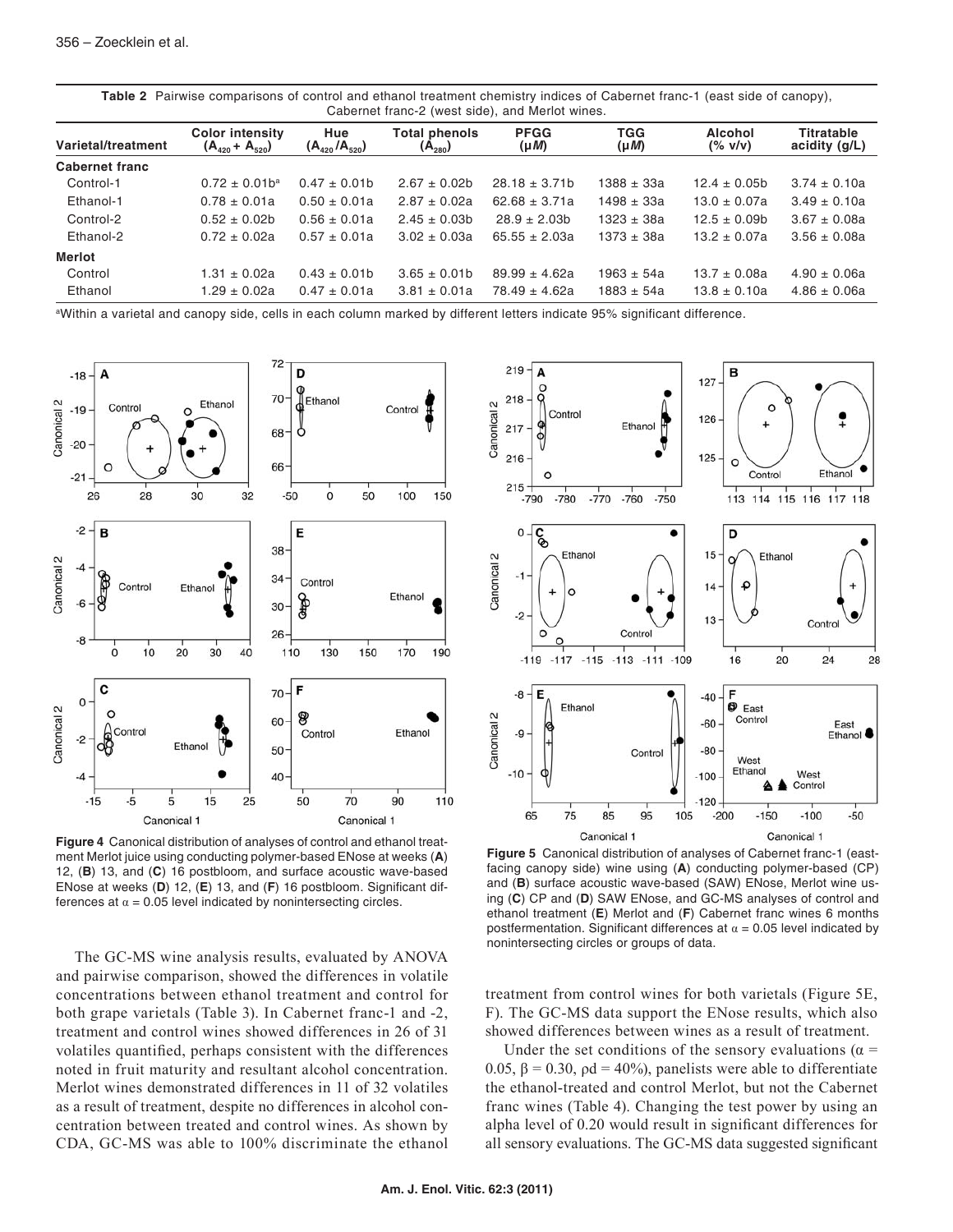| Table 3 Effect of control and ethanol treatments on Cabernet franc-1 (east side of canopy) and -2 (west side) and Merlot wine volatiles |                                  |  |  |  |  |
|-----------------------------------------------------------------------------------------------------------------------------------------|----------------------------------|--|--|--|--|
|                                                                                                                                         | as determined by GC-MS analysis. |  |  |  |  |

|                   |                      |                                         | Cabernet franc concn (µg/L) |                     |             |                       | Merlot concn (µg/L)   |         |
|-------------------|----------------------|-----------------------------------------|-----------------------------|---------------------|-------------|-----------------------|-----------------------|---------|
| Compound          | Control-1            | Ethanol-1                               | Control-2                   | Ethanol-2           | p value     | Control               | Ethanol               | p value |
| Ethyl acetate     | $24.88 \pm 0.34$ bca | $25.71 \pm 0.34a$                       | $24.13 \pm 0.34c$           | $29.13 \pm 0.34a$   | $0.00^{*a}$ | $28.88 \pm 0.66a$     | $30.28 \pm 0.66a$     | 0.21    |
| 1-Propanol        | ndb                  | nd                                      | nd                          | nd                  | nac         | $39.14 \pm 0.80a$     | $38.53 \pm 0.80a$     | 0.62    |
| 2-Methyl propanol | $23.07 \pm 0.65$ bc  | $25.09 \pm 0.65b$                       | $22.44 \pm 0.65c$           | $27.33 \pm 0.65a$   | $0.00*$     | $21.04 \pm 0.68a$     | $20.83 \pm 0.68a$     | 0.84    |
| Isoamyl acetate   | $3004.95 \pm 65.3b$  | $3557.83 \pm 65.3a$ 2781.96 $\pm 65.3c$ |                             | $3393.67 \pm 65.3a$ | $0.00*$     | $5571.85 \pm 179.78a$ | $5157.57 \pm 179.78a$ | 0.18    |
| n-Butanol         | $9.12 \pm 0.01c$     | $9.18 \pm 0.01$                         | $9.13 \pm 0.01c$            | $9.24 \pm 0.01a$    | $0.00*$     | $9.30 \pm 0.02a$      | $9.34 \pm 0.02a$      | 0.24    |
| 3-Methyl butanol  | $75.26 \pm 1.76$ bc  | $80.12 \pm 1.76b$                       | $71.77 \pm 1.76c$           | $90.37 \pm 1.76a$   | $0.00*$     | $85.83 \pm 2.81a$     | $86.62 \pm 2.81a$     | 0.85    |
| Ethyl hexanoate   | $216.73 \pm 4.29b$   | $213.06 \pm 4.29b$                      | $194.05 \pm 4.29c$          | $246.09 \pm 4.29a$  | $0.00*$     | $342.71 \pm 10.09a$   | $351.06 \pm 10.09a$   | 0.59    |
| Hexyl acetate     | $4.17 \pm 0.07a$     | $3.78 \pm 0.07$ b                       | $1.47 \pm 0.07d$            | $2.48 \pm 0.07c$    | $0.00*$     | $10.25 \pm 0.21a$     | $6.82 \pm 0.21b$      | $0.00*$ |
| Ethyl heptanoate  | $5.01 \pm 0.10c$     | $9.66 \pm 0.10a$                        | $5.05 \pm 0.10c$            | $5.81 \pm 0.10b$    | $0.00*$     | $7.79 \pm 0.19a$      | $8.38 \pm 0.19a$      | 0.09    |
| n-Hexanol         | $1.54 \pm 0.04b$     | $1.49 \pm 0.04b$                        | $1.69 \pm 0.04a$            | $1.71 \pm 0.04a$    | $0.01*$     | $1.13 \pm 0.04a$      | $1.02 \pm 0.04a$      | 0.09    |
| Ethyl octanoate   | $109.93 \pm 2.06c$   | $117.37 \pm 2.06b$                      | $109.39 \pm 2.06c$          | $155.68 \pm 2.06a$  | $0.00*$     | $168.08 \pm 3.07a$    | $175.48 \pm 3.07a$    | 0.16    |
| 2-Ethyl-1-hexanol | $6.60 \pm 0.23c$     | $9.60 \pm 0.23a$                        | $8.14 \pm 0.23b$            | $9.59 \pm 0.23a$    | $0.00*$     | $5.98 \pm 0.22b$      | $7.48 \pm 0.22a$      | $0.01*$ |
| Benzaldehyde      | nd                   | nd                                      | nd                          | nd                  | na          | $17.01 \pm 0.08b$     | $18.73 \pm 0.08a$     | $0.00*$ |
| Ethyl nonanoate   | $24.13 \pm 0.04c$    | $24.79 \pm 0.04a$                       | $24.29 \pm 0.04b$           | $24.69 \pm 0.04a$   | $0.00*$     | $24.80 \pm 0.07$ b    | $25.41 \pm 0.07a$     | $0.00*$ |
| 1-Octanol         | $106.82 \pm 3.01d$   | $129.47 \pm 3.01c$                      | $255.91 \pm 3.01a$          | $220.85 \pm 3.01b$  | $0.00*$     | $24.52 \pm 0.84a$     | $26.11 \pm 0.84a$     | 0.25    |
| Terpinene-4-ol    | $13.17 \pm 0.76$ d   | $27.37 \pm 0.76c$                       | $41.86 \pm 0.76b$           | $50.93 \pm 0.76a$   | $0.00*$     | $2.11 \pm 0.05b$      | $2.91 \pm 0.05a$      | $0.00*$ |
| Ethyl decanoate   | $59.04 \pm 1.70c$    | $80.74 \pm 1.70b$                       | $82.00 \pm 1.70b$           | $130.36 \pm 1.70a$  | $0.00*$     | $121.60 \pm 1.85a$    | $113.14 \pm 1.85b$    | $0.03*$ |
| Isoamyl octanoate | $36.21 \pm 0.05d$    | $36.80 \pm 0.05b$                       | $36.57 \pm 0.05c$           | $37.46 \pm 0.05a$   | $0.00*$     | $38.71 \pm 0.05a$     | $37.46 \pm 0.05b$     | $0.00*$ |
| Nonanol           | $7.92 \pm 0.25b$     | $8.55 \pm 0.25b$                        | $12.01 \pm 0.25a$           | $8.69 \pm 0.25b$    | $0.00*$     | $8.34 \pm 0.24b$      | $9.31 \pm 0.24a$      | $0.05*$ |
| Isovaleric acid   | $2.23 \pm 0.05b$     | $2.27 \pm 0.05$ b                       | $2.05 \pm 0.05c$            | $2.51 \pm 0.05a$    | $0.00*$     | $2.05 \pm 0.05a$      | $2.12 \pm 0.05a$      | 0.41    |
| Diethyl succinate | $341.11 \pm 11.13b$  | 369.07 ±11.13b                          | 275.90 ±11.13c              | $515.46 \pm 11.13a$ | $0.00*$     | $264.11 \pm 7.97a$    | $278.10 \pm 7.97a$    | 0.28    |
| Methionol         | $1.56 \pm 0.04a$     | $1.60 \pm 0.04a$                        | $1.57 \pm 0.04a$            | $1.63 \pm 0.04a$    | 0.59        | $2.05 \pm 0.12a$      | $2.11 \pm 0.12a$      | 0.78    |
| Citronellol       | $10.17 \pm 1.16b$    | $10.28 \pm 1.16b$                       | $19.82 \pm 1.16a$           | $22.74 \pm 1.16a$   | $0.00*$     | $3.81 \pm 1.25a$      | $2.81 \pm 1.25a$      | 0.60    |
| Phenethyl acetate | $93.22 \pm 2.42ab$   | $98.47 \pm 2.42a$                       | $88.60 \pm 2.42b$           | $89.15 \pm 2.42b$   | 0.07        | $147.30 \pm 4.19a$    | $119.46 \pm 4.19b$    | $0.01*$ |
| β-Damascenone     | $24.91 \pm 0.47$ b   | $22.61 \pm 0.47c$                       | $26.85 \pm 0.47a$           | $17.84 \pm 0.47$ d  | $0.00*$     | $6.39 \pm 0.20a$      | $6.27 \pm 0.20a$      | 0.71    |
| Hexanoic acid     | $1.04 \pm 0.05a$     | $1.00 \pm 0.05a$                        | $0.98 \pm 0.05a$            | $1.14 \pm 0.05a$    | 0.22        | nd                    | nd                    | na      |
| Ethyl dodecanoate | $26.42 \pm 0.64b$    | $27.84 \pm 0.64$                        | $27.09 \pm 0.64b$           | $39.78 \pm 0.64a$   | $0.00*$     | $54.89 \pm 0.76a$     | $46.28 \pm 0.76b$     | $0.00*$ |
| Benzyl alcohol    | $137.62 \pm 2.87c$   | $149.97 \pm 2.87$ b                     | $150.74 \pm 2.87b$          | $166.07 \pm 2.87a$  | $0.00*$     | $176.51 \pm 5.27a$    | $175.22 \pm 5.27a$    | 0.87    |
| Phenethyl alcohol | $21.12 \pm 0.63b$    | $21.86 \pm 0.63b$                       | $20.96 \pm 0.63b$           | $26.31 \pm 0.63a$   | $0.00*$     | $24.00 \pm 0.88a$     | $25.37 \pm 0.88a$     | 0.33    |
| y-Nonalactone     | $0.08 \pm 0.00b$     | $0.08 \pm 0.00ab$                       | $0.09 \pm 0.00a$            | $0.09 \pm 0.00a$    | $0.01*$     | $0.06 \pm 0.00a$      | $0.06 \pm 0.00a$      | 0.37    |
| Ethyl myristate   | $41.18 \pm 0.16a$    | $39.70 \pm 0.16b$                       | $40.02 \pm 0.16b$           | $39.66 \pm 0.16b$   | $0.00*$     | $41.84 \pm 0.29a$     | $41.22 \pm 0.29a$     | 0.20    |
| Octanoic acid     | $1.63 \pm 0.14a$     | $1.32 \pm 0.14a$                        | $1.63 \pm 0.14a$            | $1.22 \pm 0.14a$    | 0.16        | $2.08 \pm 0.16a$      | $1.06 \pm 0.16b$      | $0.01*$ |
| Ethyl palmitate   | $89.01 \pm 0.53a$    | $87.12 \pm 0.53b$                       | $87.61 \pm 0.53ab$          | $89.05 \pm 0.53a$   | 0.07        | $104.78 \pm 3.56a$    | $111.72 \pm 3.56a$    | 0.24    |

aWithin a varietal, values in each row marked by different letters, and p values with asterisks, indicate 95% significant difference. **bnd indicates that the volatile was not detected.** 

 $n$  a indicates that a  $p$  value is not applicable for those samples.

**Table 4** Triangle difference aroma sensory results of control versus ethanol spray (EtOH) on Cabernet franc-1 (east side of canopy) and -2 (west side), and Merlot wines.

| Varietal/treatment    | Correct<br>responses | Total<br>responses | Signifa |  |
|-----------------------|----------------------|--------------------|---------|--|
| <b>Cabernet franc</b> |                      |                    |         |  |
| Control-1 vs EtOH-1   | 9                    | 32                 | No      |  |
| Control-2 vs EtOH-2   | 14                   | 32                 | No      |  |
| <b>Merlot</b>         |                      |                    |         |  |
| Control vs EtOH       | 19                   | 32                 | Yes     |  |

 $a_{\alpha} = 0.05$ ,  $\beta = 0.10$ ,  $\rho_{\text{max}} = 40\%$ , 16 or more correct responses corresponds to a significant difference.

differences in some wine volatiles analyzed between treatments and control, indicating a treatment effect. The fact that ENoses can evaluate both aroma and nonaroma volatiles (Haugen and Kvaal 1998) may help to explain the variations between their discrimination abilities and some of the

sensory evaluations. The sensory analyses were conducted using essentially untrained panelists. Evaluations using experienced, trained judges may have provided different results, as suggested elsewhere (Lattey et al. 2006).

#### **Conclusions**

Changes in grape and wine volatiles caused by spraying Cabernet franc and Merlot fruit with an ethanol/water solution at veraison were evaluated using conducting polymer-based and surface acoustic wave-based electronic nose systems. Both of the ENose systems were able to separate ethanoltreated grapes and wine from controls. Wine aroma sensory evaluation showed differences between treatments for Merlot only. Some individual physicochemistry indices did not show differences as a result of treatment for either variety. However, when all indices except TGG and PFGG were analyzed together (multivariate), ethanol treatments were distinguished from the controls 100% of the time. Although multivariate